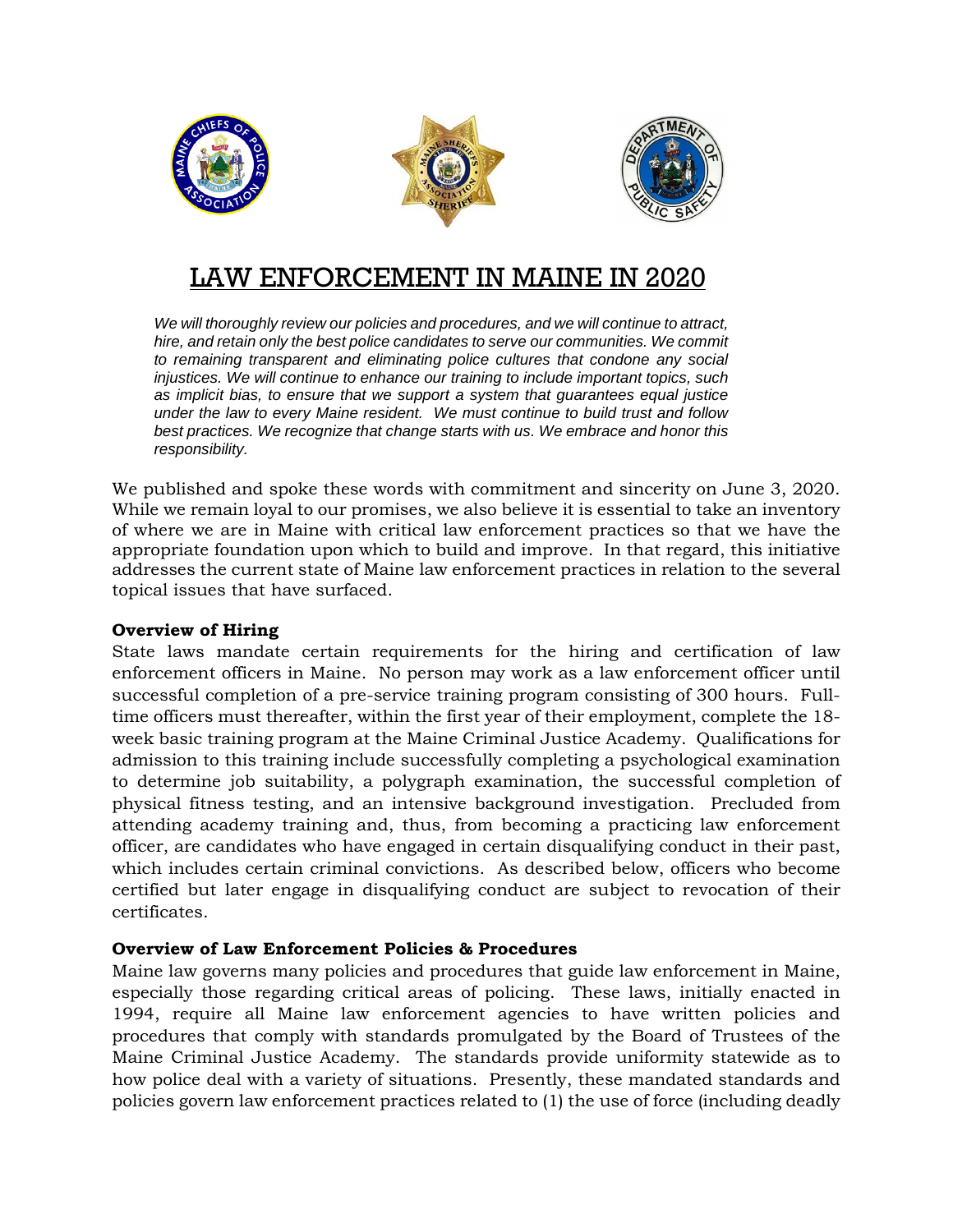force and non-deadly force and the use of electronic weapons and less-than-lethal munitions), (2) barricaded persons and hostage situations, (3) domestic violence, (4) hate or bias crimes, (5) pursuits, (6) citizen complaints, (7) criminal conduct by law enforcement officers, (8) death investigations, (9) public notification of sex offenders residing in a community, (10) recording of interviews of suspects, (11) mental illness, and (12) public access to law enforcement records. Each agency in Maine must annually certify that the agency has adopted written policies consistent with the standards established by the Board of Trustees, and that all officers have received orientation and training with respect to the policies and any subsequent policy changes. Moreover, the Board must annually review the standards for each policy to determine whether changes are necessary to incorporate improved procedures identified by critiquing known actual events or by reviewing new practices demonstrated to reduce crime or increase public or officer safety. In addition to the mandated policies, agencies maintain written policies in many other areas of policing, including active threats to public safety, law enforcement role and authority, required and prohibited conduct, firearms, and missing persons.

#### **Overview of Training**

In addition to a 720-hour basic training regimen, all law enforcement officers in Maine must complete 40 hours of continuing education or in-service training every two years. This training typically includes 8-10 hours per year in topics mandated by the Board of Trustees, and elective topics at the discretion of an agency's chief law enforcement officer. In recent years, in addition to training in new statutory and case law, mandated topics have included training in implicit bias, civil rights and bias-based profiling, eyewitness identification, critical thinking in law enforcement, situational use of force, handling critical incidents, substance use disorders, policing the teen brain, responding to mental health crisis situations, sexual assaults, and human trafficking. Many agencies offer much more continuing education than that mandated by the Board of Trustees. Officers who fail to complete mandated training are subject to losing their certification to work as a law enforcement officer.

#### **Certification of Law Enforcement Officers and Revocation for Misconduct**

Maine law empowers the Board of Trustees of the Maine Criminal Justice Academy to establish training and certification standards for all state, county, and municipal law enforcement officers. No person may act as a law enforcement officer in Maine without a certificate of eligibility (or license) issued by the Board of Trustees. (Federal law enforcement officers are exempt from the state requirements.) Current law also provides authority for the Board to sanction an officer found to have committed misconduct through a variety of measures ranging from a written warning to the revocation of the officer's certificate. Prior to 1992, a law enforcement officer only faced revocation for a felony conviction. However, for the past 28 years, the Board has exercised broader powers against an officer's certificate for a range of misconduct including the failure to complete required training, conviction for a crime, engaging in criminal conduct (regardless of whether there is a conviction), or violating the standards established by the Board for the legislatively-mandated policies.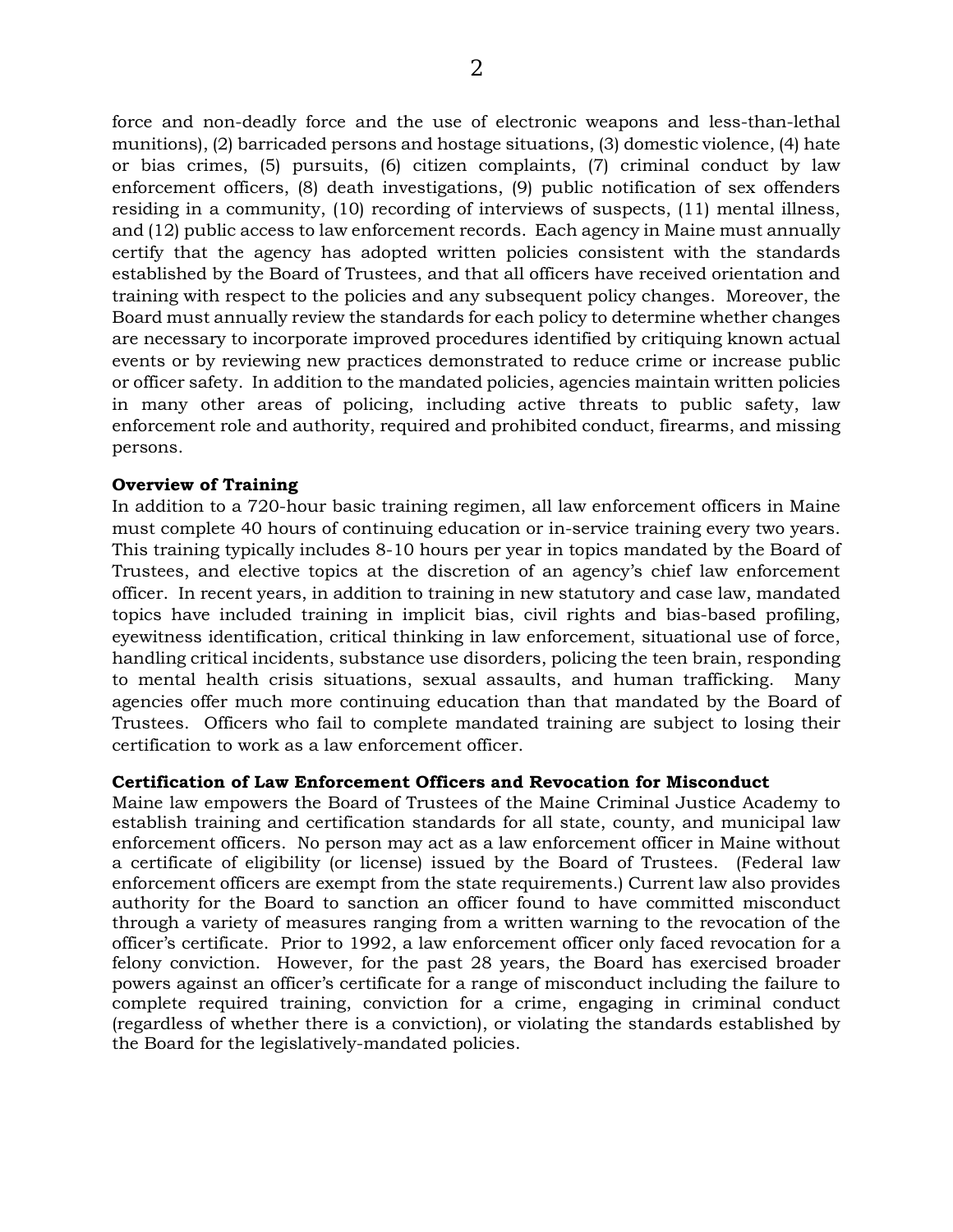## **Chokeholds, Strangleholds, Carotid Holds**

Chokeholds, strangleholds, carotid holds, and any other form of neck restraint constitute deadly force in that their use creates a substantial risk of causing death or serious body injury. Accordingly, such methods are not an acceptable or approved means of arrest, restraint, or control. There is no sanctioned training for officers in the use of neck restraints, and law enforcement policies prohibit the use of such methods, unless circumstances justify the use of deadly force.

#### **De-escalation**

De-escalation is communicating verbally or non-verbally during a potential force encounter to stabilize the situation and reduce the immediacy of a threat so that more time, options, and resources may be called upon to resolve the situation without the use of force or with a diminution in the force necessary. De-escalation may include the use of such techniques as command presence, advisements, warnings, verbal persuasion, and tactical repositioning. Training in de-escalation equips officers with tactics and strategies to effectively communicate with a person in crisis to minimize the likelihood of a physical confrontation and to resolve interactions peacefully. In addition to a variety of classes and scenario-based training, de-escalation is a key component in the Mental Health First Aid training (MHFA) that has been part of the basic training for cadets at the Maine Criminal Justice Academy since 2015. De-escalation is also the principal component of the more comprehensive Crisis Intervention Team (CIT) training, provided to officers by the Maine chapter of the National Alliance on Mental Illness (NAMI Maine). State law requires training for at least 20% of officers in each Maine law enforcement agency in MHFA or CIT. Most agencies far exceed this requirement. Within the standards promulgated by the Board of Trustees of the Maine Criminal Justice Academy for the Use of Force policy is a requirement for de-escalation when an officer can do so without exposing the officer or a third party to unnecessary risk. Maine's model of "situational use of force" includes de-escalation, and officers typically use all reasonable efforts to verbally de-escalate a situation before using physical force.

#### **Use-of-force Continuum**

About 15 years ago, Maine adopted a "situational use of force" model. Use-of-force continuums, "stair-stepping" methodologies, are outdated; they do not accurately reflect the dynamic nature of potentially violent situations in which there is a constant and continuing assessment of the entire range of officer, subject, and force options throughout the course of the interaction. As defined in Maine law enforcement policy, "situational use of force" is a dynamic process by which an officer assesses, plans, and responds to situations that threaten public and officer safety and requires the use of force and control. The process includes an assessment of the situation and circumstances immediately confronting the officer, including but not limited to the severity of the crime or suspected offense, the level and imminence of any threat to the officer(s) or public, the level of resistance, the risk or apparent attempt to flee or escape, the suspect's behavior and individual actions (cooperative, passive or active resistance, assaultive, or life-threatening), and the officer's perceptions and tactical considerations. Based on this assessment, the officer selects from the available officer response options while continuing to evaluate the evolving situation, adapting a plan and actions that are appropriate and effective in bringing the situation under control. This model, and others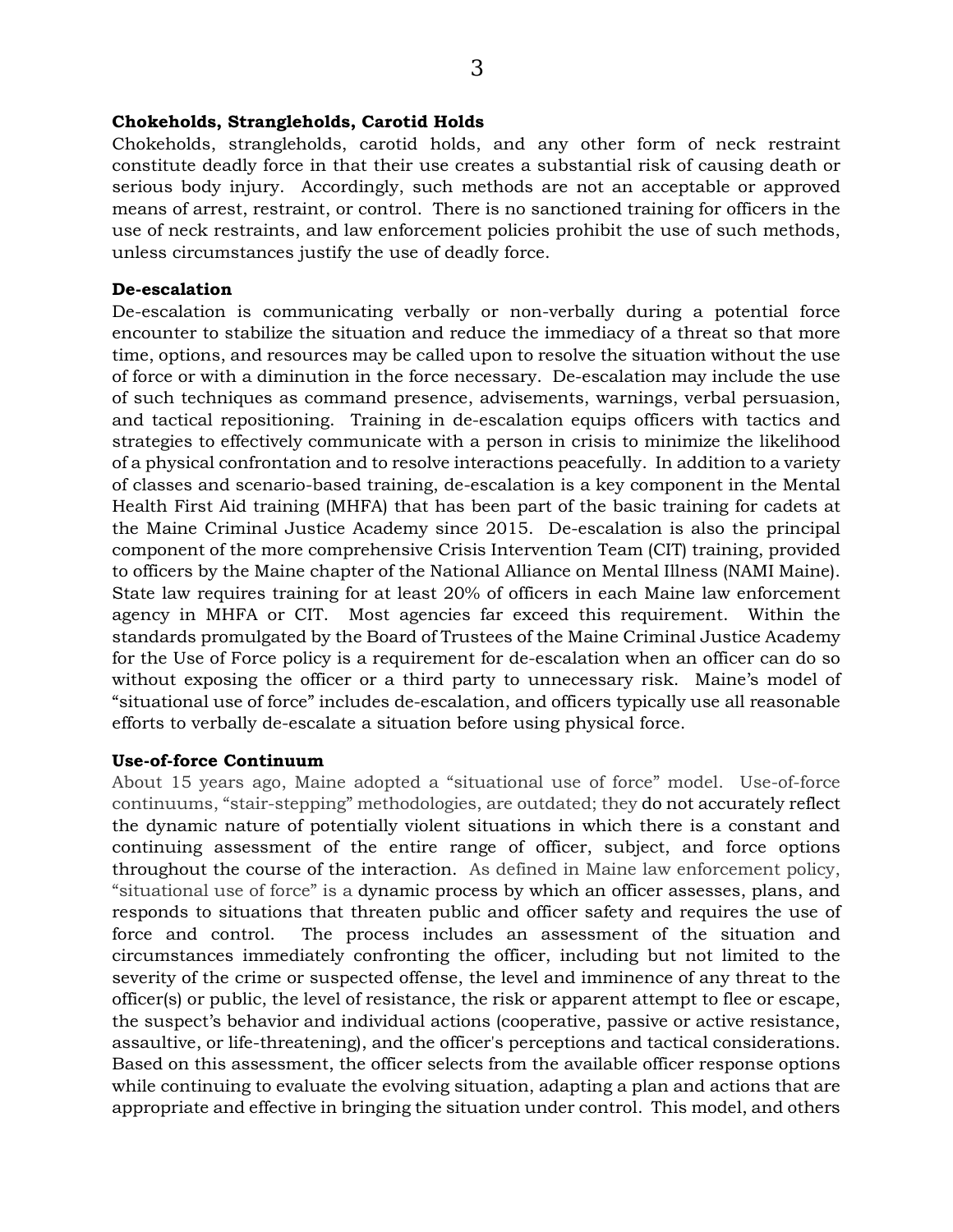like them, are much more flexible than use-of-force continuums because they teach officers how to think in a structured, organized way about what they are facing and the best approach to handling a situation.

## **Warning Before Shooting**

While only recently an issue of whether constitutional law requires a warning in situations of self-defense, present training and practice in Maine in fact requires a warning, if feasible, before shooting at a suspect. The mandated standards of the Maine Criminal Justice Academy and the model use of force policy of the Maine Chiefs of Police Association reflect this requirement.

## **Duty to Intervene**

While the "duty to intervene" in any situation of officers acting outside the law or policy has always been a staple of training at the Maine Criminal Justice Academy, the obligation to intervene is now one of the required provisions of any use-of-force policy for law enforcement agencies in Maine. Specifically, an officer who believes another officer is using excessive force has an affirmative duty to not only intervene to protect the safety and the rights of an individual, but an affirmative duty to report the behavior to superiors.

## **Shooting at Moving Vehicles**

Present law in Maine reflects the belief that shooting in the direction of a person or shooting at a moving vehicle creates a substantial risk of causing death or serious bodily injury. Thus, doing so constitutes an unlawful application of deadly force, unless the circumstances justify deadly force.

## **Comprehensive Reporting of Use of Force**

Maine is one of few states that voluntarily participates in the National Use of Force Data Collection Program launched by the FBI on January 1, 2019. Maine reports all uses of deadly force by law enforcement to the national database, which tracks 28 elements of information for every deadly force incident. A recent review of the database disclosed that only 40% of police departments nationwide participate in the program. In addition to participating in this national data collection program, Maine requires an officer to submit a standardized use-of-force report to the officer's agency anytime the officer uses physical force. While there is no statewide central repository for individual agency use of force reports, every law enforcement agency in the state annually submits information to the Board of Trustees of the Maine Criminal Justice Academy reflecting the total number of complaints of excessive use of force, the disposition of the complaints, and a description of any corrective, remedial, disciplinary, or legal action.

## **Pattern and Practice Investigations**

Currently, "pattern and practice investigations" are primarily in the domain of the Civil Rights Division of the U.S. Department of Justice. Such investigations assess whether there are systemic deficiencies that contribute to police misconduct or enable it to exist in such areas of excessive force, biased policing, or other unconstitutional practices. While USDOJ has conducted about 17,000 such investigations since the congressional grant of authority, the incidence of such investigations under the current Administration has been negligible. Recently, several state attorneys general, including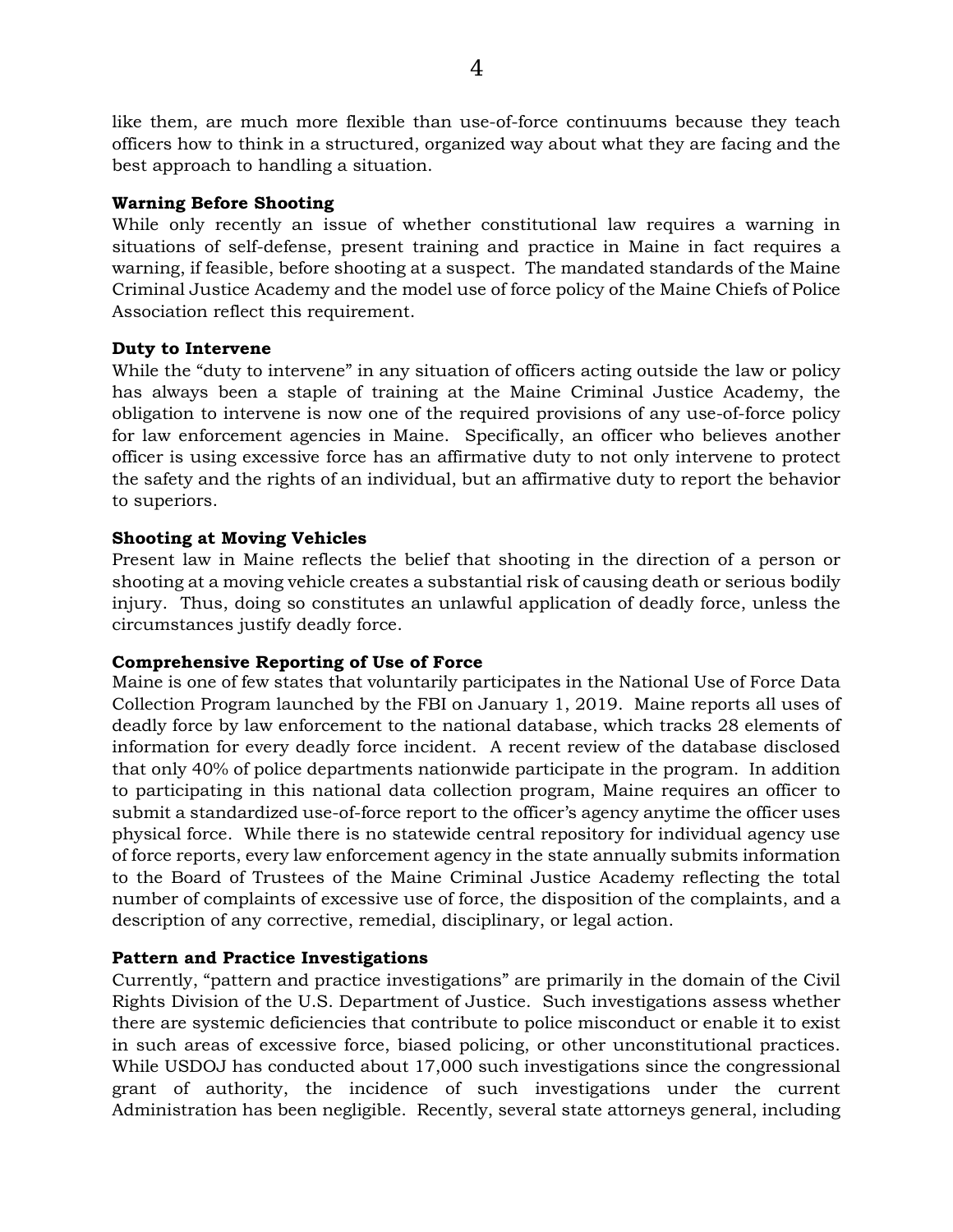Maine's, called on congressional leadership to expand sections of the Violent Crime Control and Law Enforcement Act of 1994 to give state attorneys general clear statutory authority to investigate and resolve patterns or practices of unconstitutional policing by police agencies in their respective states.

#### **Independent Investigations of Use-of-force**

Prior to 1995, the Maine Office of the Attorney General conducted an independent investigation of any use of force by law enforcement that resulted in the death of an individual. This was in keeping with a 1967 legislative mandate that granted exclusive jurisdiction to the Attorney General for any investigation or prosecution of a homicide in Maine. Since 1995, because of an additional legislative mandate, the Office of the Attorney General has conducted independent criminal investigations of all uses of deadly force by law enforcement regardless of the outcome. The detectives who conduct these investigations are independent of any other law enforcement agency. The purpose of the criminal investigation is to determine legal justification under Maine law. Thus, the investigation does not include an analysis of whether any personnel action is warranted, whether the use of deadly force could have been averted, or whether there may be civil liability. The Maine Legislature in late 2019 created an independent Deadly Force Review Panel whose charge is to examine deaths or serious injuries resulting from the use of deadly force by a law enforcement officer. These reviews will occur after the Attorney General's completion of the criminal investigation. The purpose of the review by the Deadly Force Review Panel is to identify whether there was compliance with accepted and best practices and whether the practices require adjustment or improvement. The panel is responsible for recommending methods of improving standards, including changes in statutes, rules, training, policies, and procedures that demonstrate increased public and officer safety.

#### **Establishment of a National Police Misconduct Registry**

The Maine Criminal Justice Academy currently participates in the National Decertification Index (NDI) by providing the names of officers (both law enforcement and corrections) whose certificates of eligibility have been revoked for misconduct. The Academy also queries the system to check the status of individuals who apply to work in law enforcement in Maine. While not all states participate in this system, it does serve as a national registry of licensing actions against officers who engage in misconduct. The NDI system is accessed through the International Associations of Directors of Law Enforcement Standards and Training (IADLEST).

#### **Training on Bias-based Profiling**

Bias-based profiling is targeting an individual based on a trait common to a group for enforcement action to include, but not limited to race, ethnicity, gender, sexual orientation, gender identity, religion, socioeconomic status, age, national origin, or ancestry. Basic training for law enforcement officers at the Maine Criminal Justice Academy includes a variety of topics related to bias-based profiling. These include sessions in civil rights, cultural diversity, and implicit human bias within the 18-week training curricula. In 2016, the Academy's Board of Trustees required all 3,500 law enforcement officers (both full-time and part-time) in Maine to receive in-service training on implicit bias. Implicit bias training reflects that Maine law enforcement officers live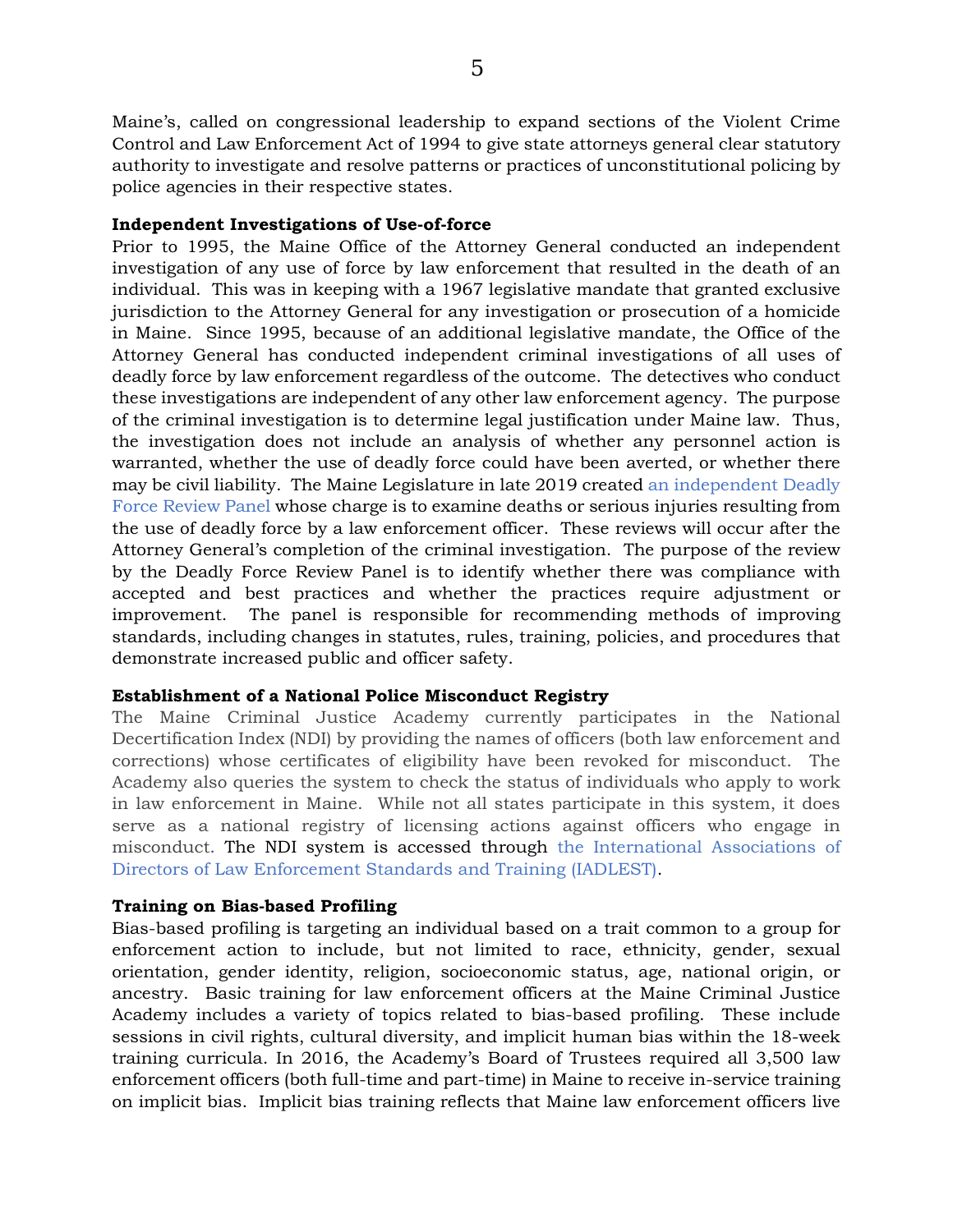and work in multicultural communities and must be able to effectively interact with a variety of people. Officers are taught to become aware of cultural differences in their communities to support positive communication and effective policing, and to examine their own personal biases and prejudices to avoid discriminatory behaviors. Law enforcement ethics, professionalism, and laws bind officers to carrying out their duties in a fair and impartial manner. Recently, the Attorney General, recognizing that the lack of data on such a critical issue is unacceptable, adopted a procedure for addressing bias-based complaints that formalizes an informal protocol that has been in place since 1993. Specifically, the protocol provides that members of the public may file complaints of bias-based profiling with the Office of the Attorney General. In addition, consistent with a recent amendment to the policy standards of the Academy's Board of Trustees, law enforcement agencies must report any complaint of bias-based profiling to the Office of the Attorney General. The ability to maintain a central statewide repository of biasbased profiling complaints is an important first step in understanding the scope of the issue in Maine.

## **No-knock Warrants in Drug Cases**

"No Knock" warrants are court orders directing law enforcement to search a specific location for specific evidence of a crime or for people subject to arrest. These court orders are issued only upon a sworn affidavit that is previously reviewed by a prosecutor, and a precise description of special circumstances that justify an unannounced entry by law enforcement Such circumstances are primarily limited to facts supporting the likelihood of evidence destruction, imminent escape, or, most importantly, the imminence of suspects using force to repel entry by law enforcement. While "no knock" warrants were commonly issued in drug investigations in the 1980's and 1990's, Maine law enforcement has steadily moved away from seeking such warrants. For example, specially trained warrant service teams in Maine rarely undertake the service of "no knock" warrants for drug or other crimes, absent a substantiated threat to the safety of third parties, such as hostage situations, active shooters, or armed suspects.

#### **Body Worn Cameras**

There is currently no legislative or other mandate in Maine that law enforcement agencies equip their officers with body worn cameras. Nevertheless, many agencies use body worn cameras either in lieu of or in addition to cruiser-mounted cameras. A recent legislative proposal to mandate the use of body worn cameras was tabled in the wake of many unanswered questions in favor of a task force to study the many issues associated with the use of body worn cameras, not the least of which involve significant privacy issues of persons who interact with law enforcement, including victims of crimes. More work is needed to appropriately assess these and other issues, including retention of and public access to video footage. Cost is also a significant factor, especially for the many communities in Maine that maintain small law enforcement agencies. The task force continues its deliberations, which includes a recent study commissioned by the Attorney General and undertaken by the Muskie Institute at the University of Southern Maine.